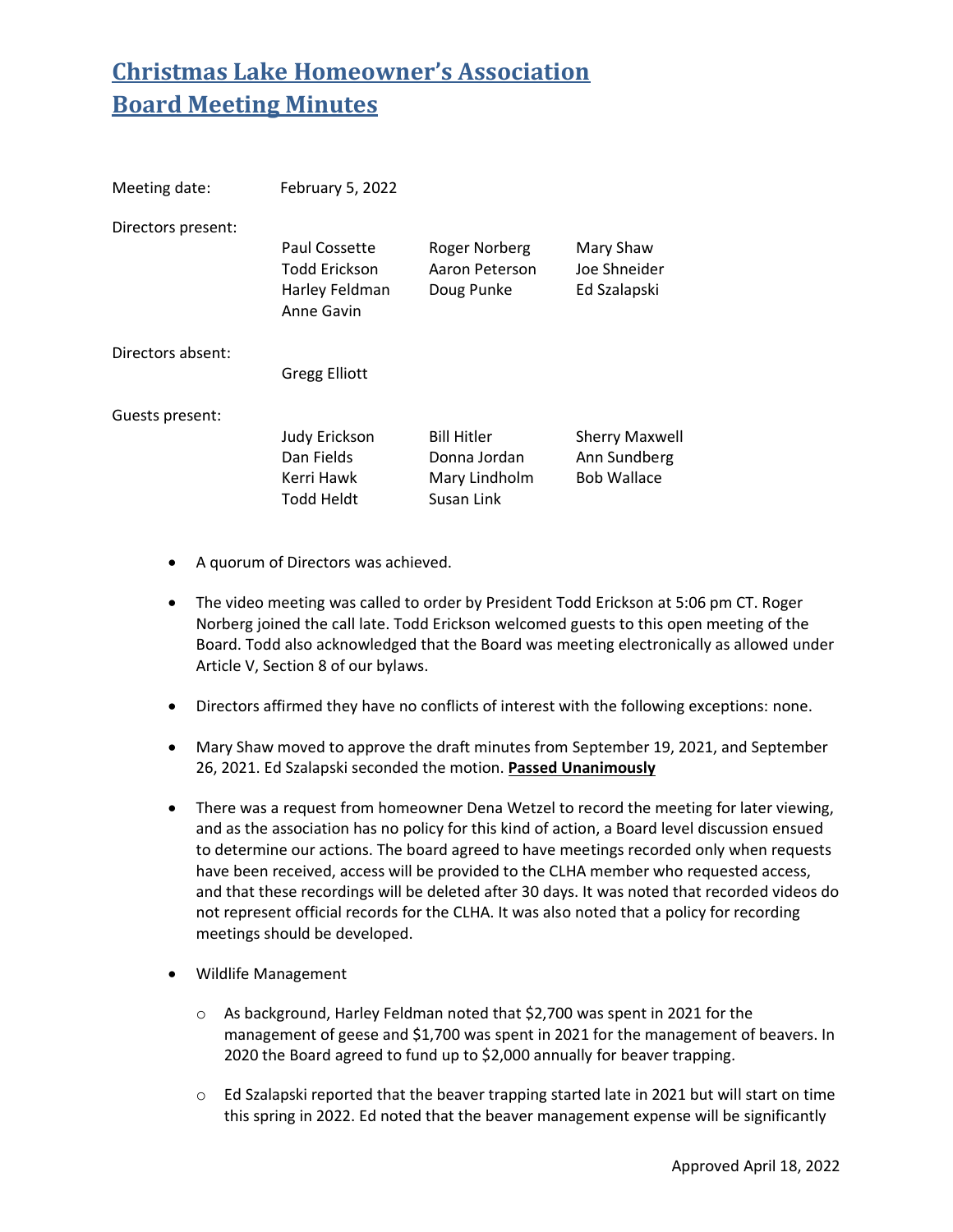more than the authorized CLHA funding, but it was also noted that several directly affected homeowners are expected to contribute financially to this effort. Ed agreed to handle requests for contributions.

- $\circ$  Joe Shneider moved to increase our 2022 beaver trapping expense authorization for the CLHA to an amount not to exceed \$3,000, with efforts undertaken to mitigate the CLHA expense to \$2,000 through contributions. Harley Feldman seconded the motion. **Passed Unanimously**
- $\circ$  Todd Erickson moved to increase our annual goose roundup expense authorization for the CLHA to an amount not to exceed \$3,000. Ed Szalapski seconded the motion. **Passed Unanimously**
- Budget Committee (Harley Feldman reporting)
	- o Approximately 76% of homeowners paid the CHA dues in 2021, and that approximately \$10,000 was collected in unsolicited gifts to the organization.
	- o The new cross-county ski groomer was purchased as authorized previously by the Board.
	- o Projections for 2022 suggest that our cash balance at the end of the year will be about the same as it was at the start of 2022 even though we have lost all Minnehaha Creek Watershed District funding for our AIS program.
	- $\circ$  Our AIS program is our largest expense by far, and suggestions were made regarding ways to address the funding gap in our financials for 2023 and beyond:
		- 1. Looking for more cost reduction opportunities in our AIS inspection program
		- 2. Requesting a larger grant amount from Hennepin County for 2023 as we are in the last year of our three-year grant program of \$10,000 per year.
		- 3. Requesting a larger annual grant from the City of Shorewood.
	- o The Memorial Day Fun Run proceeds were discussed. Our regular approach has the Homeowner's Association fund all the event expenses with all contributions being donated. We agreed that in 2022 and beyond, we will donate the net proceeds of the event. That will free up about \$1,000 annually.
	- o By the end of our financials discussion, we agreed on the following approach:
		- 1. Increase annual dues to \$600 per homeowner
		- 2. Run a funding drive to cover operating expenses above and beyond dues. This drive must include a good message about why we need the money and how we spend it.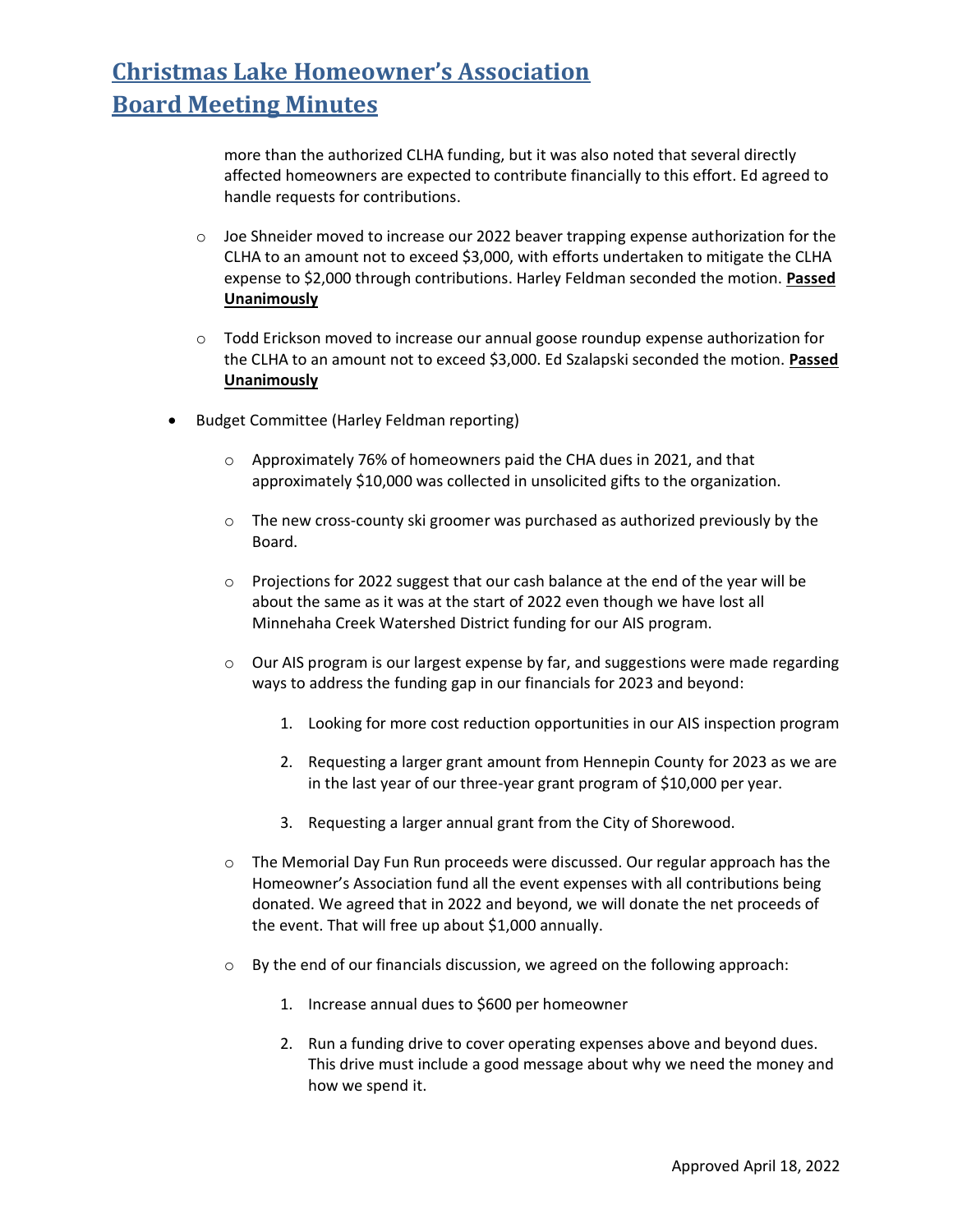- 3. Investigating outside sources of funding, specifically the formation of a state-sanctioned Lake Improvement District (LID)
- $\circ$  Todd Erickson moved to set 2022 dues at \$600. Ed Szalapski seconded the motion. **Passed Unanimously**
- o The funding drive sub-committee will include Paul Cossette, Harley Feldman, and Todd Erickson
- o The LID sub-committee will include Joe Shneider, Ed Szalapski, and Todd Erickson.
- Bylaw Revisions (Todd Erickson reporting)
	- $\circ$  Joe Shneider moved to approve the verbiage offered by Todd Erickson in his February 4, 2021, email to the Board. This language approves the proposed bylaws changes for subsequent consideration by the Membership. This verbiage is copied below:

Having considered and discussed various proposed amendments to the Bylaws of the Christmas Lake Homeowners Association at several meetings, on May 28, 2021, the Board of Directors agreed and resolved to amend the Bylaws of the Association and to present them to the Members of the Association for their approval. Subsequently the Board received several comments on the proposed amendments from Members, and after discussion and consideration of the comments, agreed to make several changes to the proposed amendments, all of which have recently been disclosed and explained to the Members. According, the Board of Directors **AGREES AND RESOLVES** to:

- 1. **Amend** the Bylaws of the Christmas Lake Homeowners Association as shown in the attached version of the Bylaws which shows both the current wording, and, as highlighted, the revisions, together with any subsequent minor, non-substantive changes necessary to correct spelling, grammar, or references to page numbers. For sake of clarity, a clean version of the revised Bylaws is also attached.
- 2. **Present** the revised Bylaws (together with any subsequent minor, non-substantive changes necessary to correct spelling, grammar, or references to page numbers) to the Members of the Christmas Lake Homeowners Association for their approval as required by Article XI of the Bylaws, which states that any amendments to the Bylaws must be approved by the Members before the amendments become effective.

Harley Feldman seconded the motion. Discussion of the motion followed.